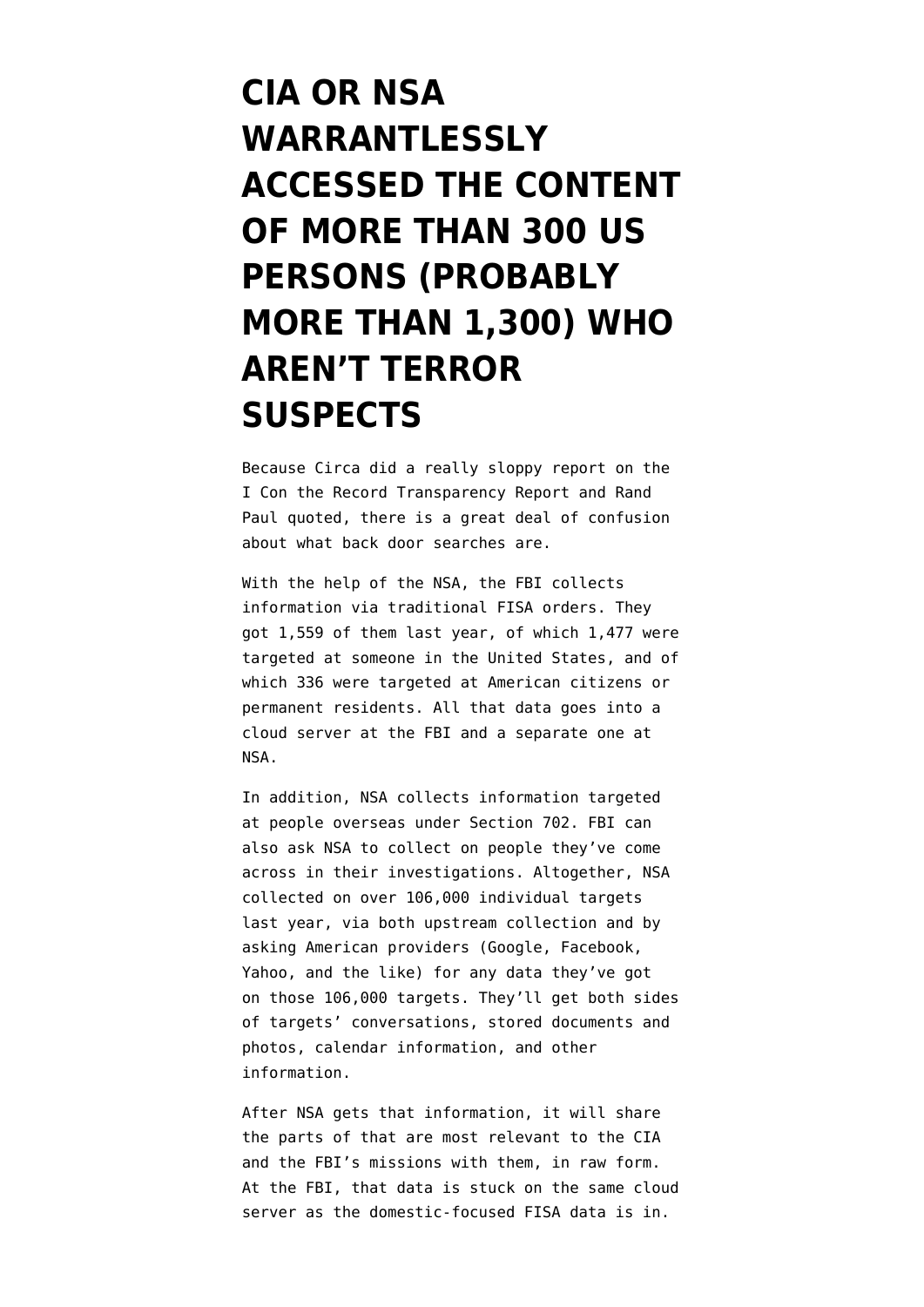It is understood that FBI receives any terrorism, counterproliferation, or spying data that has a domestic component (such as Russian spies or ISIS recruiters trying to recruit Americans).

All three agencies — NSA, CIA, and FBI — can then search their own collections of FISA information using the identifier of a US person (a citizen or permanent resident). At NSA and CIA, the analyst has to have a foreign intelligence purpose, such as they think Russians are trying to recruit Mike Flynn. At FBI, an agent has to be looking for criminal information, national security information, or even doing an assessment (such as to figure out whether Carter Page would make a good informant on what the Trump campaign is doing). FBI does so many of these searches they can't count them.

If there are conversations involving these people in the relevant databases, it appears to the analyst or agent *in unmasked form*. Yes, if CIA and NSA want to write reports to the White House about what they found, then the name might be masked (but in the vast majority of reports based off 702 reports involving US persons perhaps 74% — the US person identities eventually get unmasked), but the FBI may dump that data into investigative files.

To understand how and who this might impact in the United States, take this comment from Jim Comey the other day. When asked how many active terrorist investigations the FBI has, he [said](https://www.washingtonpost.com/news/post-politics/wp/2017/05/03/read-the-full-testimony-of-fbi-director-james-comey-in-which-he-discusses-clinton-email-investigation/?utm_term=.18a4987d5c53) there were 1,000 investigations where the target was known to be talking to terrorist overseas, and 1,000 where the target embraced radicalism all by him or herself, without talking to an ISIS or any other overseas recruiter.

> COMEY: Yes I do. If — we have about 1,000 home grown violent extremist investigations and we probably have another  $1,000$  or so that are  $-$  I should define my terms. Home grown violent extremists, we mean somebody — we have no indication that they're in touch with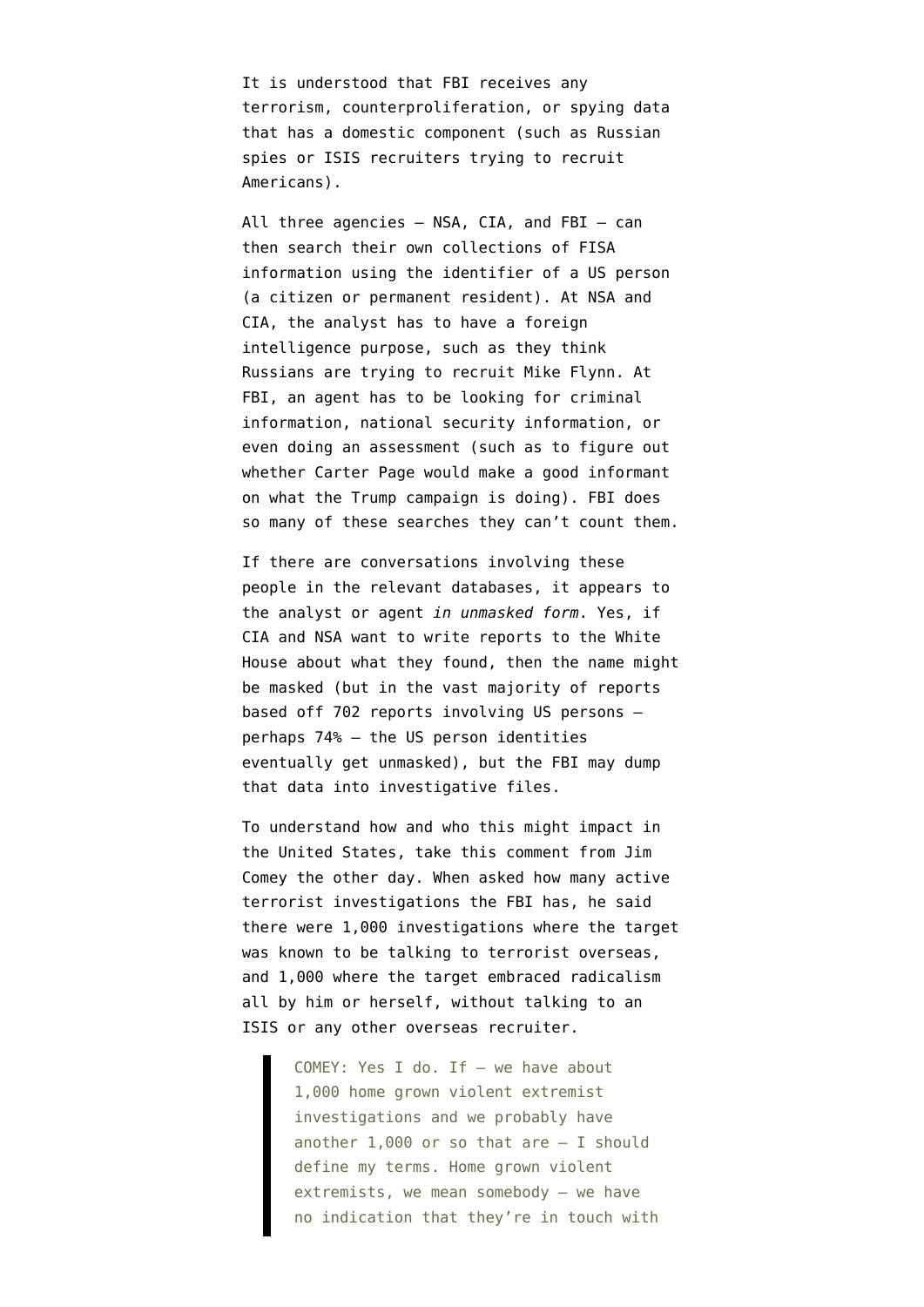any terrorists.

TILLIS: Any foreign touch. Right.

COMEY: Yes. Then we have another big group of people that we're looking at who we see some contact with foreign terrorists. So you take that 2,000 plus cases, about 300 of them are people who came to the United States as refugees.

Let's take the higher number, and say there are 2,000 people in the US the intelligence community thinks might be terrorists or susceptible to being convinced to become one.

Now let's look at the back door search numbers. The NSA used the identifiers (say, their cell phone identifier or their email) of US persons and searched the metadata from their stash of 702 data 30,355 times last year. (The CIA and FBI refuse to count how many metadata searches they did.) That means that NSA tried to do a network analysis on over 28,000 Americans and permanent residents *who are not the subject of investigations* by the FBI for being terrorists.

Between CIA and FBI combined, they did 5,288 queries on US persons last year. Back in 2013, the CIA did far more searches than the NSA (on 1,400 selectors as compared to NSA's 198); we don't know how the split works now. But assume that at least one agency is doing at least 2,644 searches. At the NSA, all 336 traditional FISA targets can be (and I assume are) tasked for back door searches; presumably a chunk of the 336 people targeted under are being investigated for terrorism, though that would also include people like (allegedly) Carter Page, people the FBI has gotten the FISA court to believe are agents of foreign powers). But even if we assume none of the people targeted under FISA are terrorists and all domestic terrorists are being back door searched at NSA, that leaves over 300 people  $(2,644 - 1,000 - 1,000 - 336)$  who are having their content accessed without a warrant